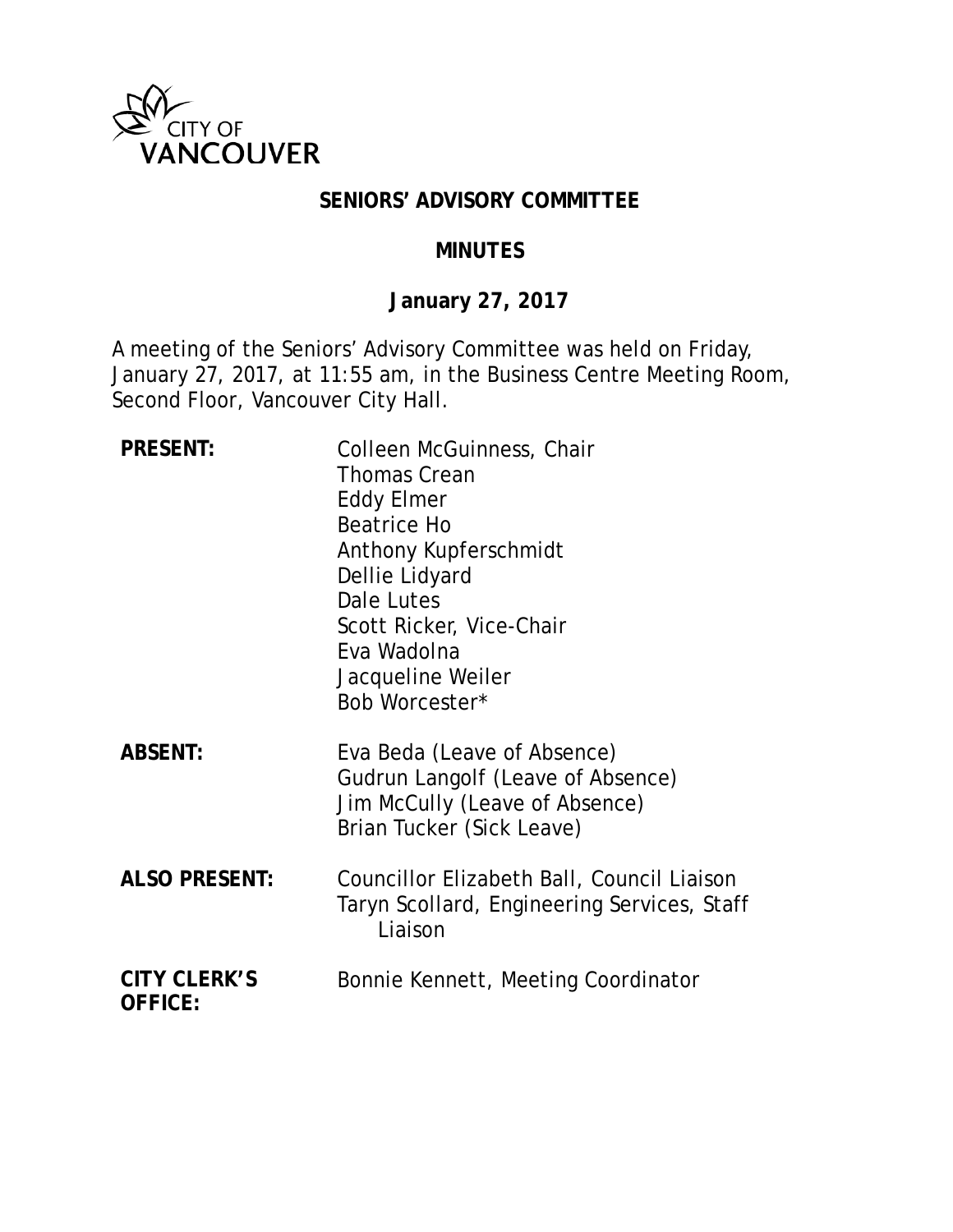### **Leave of Absence Requests**

MOVED by Dellie Lidyard SECONDED by Beatrice Ho

> THAT the Committee grant leaves of absence to Eva Beda, Gudrun Langolf and Jim McCully for this meeting.

CARRIED UNANIMOUSLY

#### **Approval of Minutes**

MOVED by Dale Lutes SECONDED by Eva Wadolna

> THAT the minutes of the Seniors Advisory Committee meeting held November 18, 2016, be approved.

CARRIED UNANIMOUSLY

**1. West 10th Avenue Walking and Cycling Improvements.**

Paul Storer and Dylan Passmore, both from Engineering Services, provided an update on the West 10<sup>th</sup> Avenue Corridor Project and addressed issues with wayfinding, emergency vehicles and Fire access to the precinct, parking, trees and safety for pedestrians, cyclists and motor vehicles, and responded to questions.

\* \* \* \* \*

*Due to time constraints, the following items were not dealt with at the meeting:*

- *2. Revision to 2017 Meeting Schedule*
- *3. Liaison Report*
- *4. Committee Reports*

\* \* \* \* \*